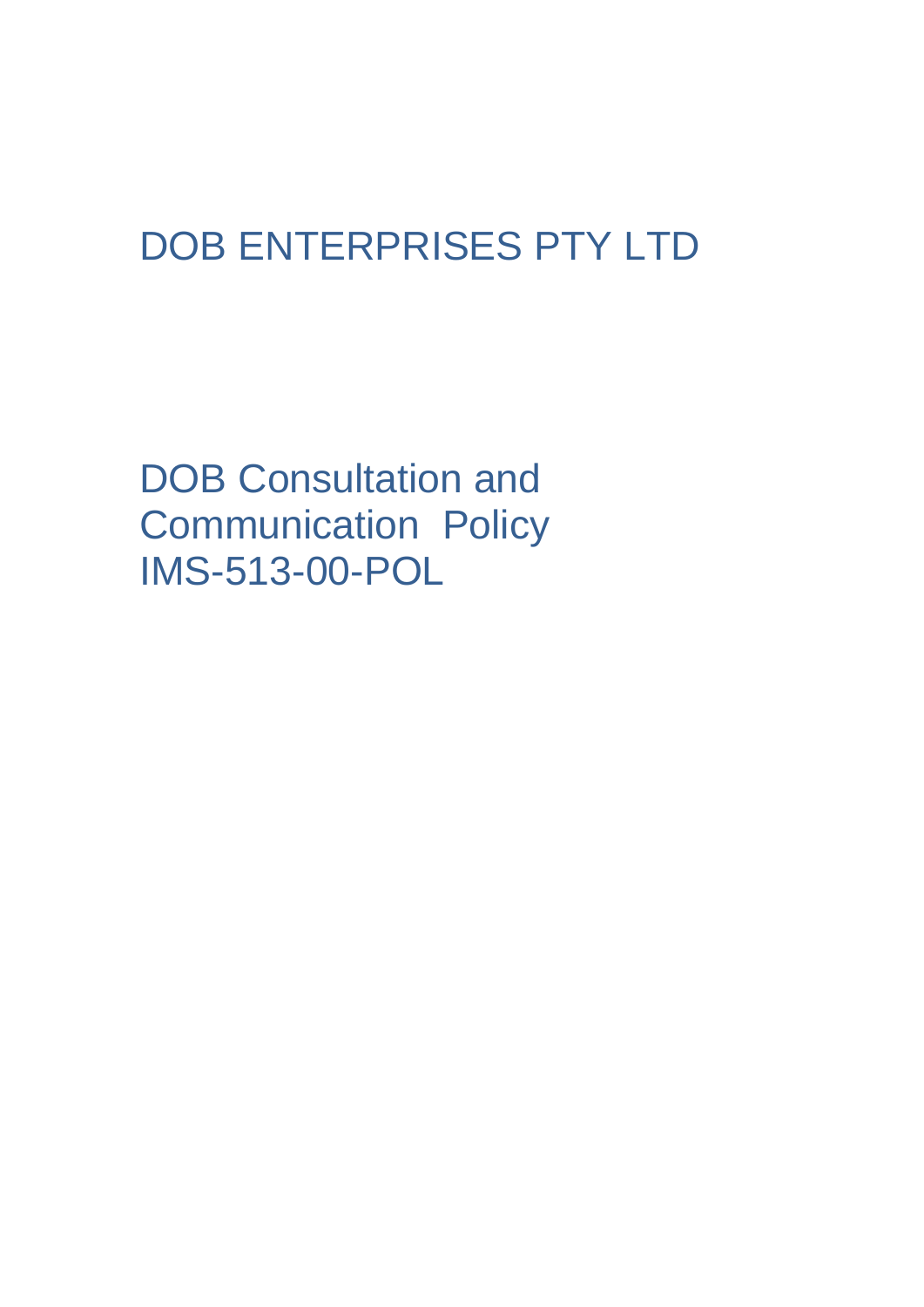## **Revision History**

| <b>Date</b> | <b>Rev</b>  | <b>Modified</b><br><b>By</b> | <b>Changes Made,</b><br><b>Review History</b> | <b>Reviewed</b><br>by | <b>Approved</b><br>by |
|-------------|-------------|------------------------------|-----------------------------------------------|-----------------------|-----------------------|
| 19.02.19    | $\mathbf 0$ | Sunette<br>Opperman          | Creation                                      | S Rupert              | <b>S</b> Rupert       |
|             |             |                              |                                               |                       |                       |
|             |             |                              |                                               |                       |                       |
|             |             |                              |                                               |                       |                       |
|             |             |                              |                                               |                       |                       |
|             |             |                              |                                               |                       |                       |
|             |             |                              |                                               |                       |                       |
|             |             |                              |                                               |                       |                       |
|             |             |                              |                                               |                       |                       |



**DOB ENTERPRISES PTY LTD**<br>ABN 20112 866001 **Revision 0 D Date** 19.02.19

Level 1 49 Horton Street Port Macquarie NSW 2444 Ph: 1 300 854 622 Fax: 02 6583 8468

**Document No** IMS -513- 00-POL **Page**

**UNCONTROLLED WHEN PRINTED OR DOWNLOADED**

Page 2 of 3